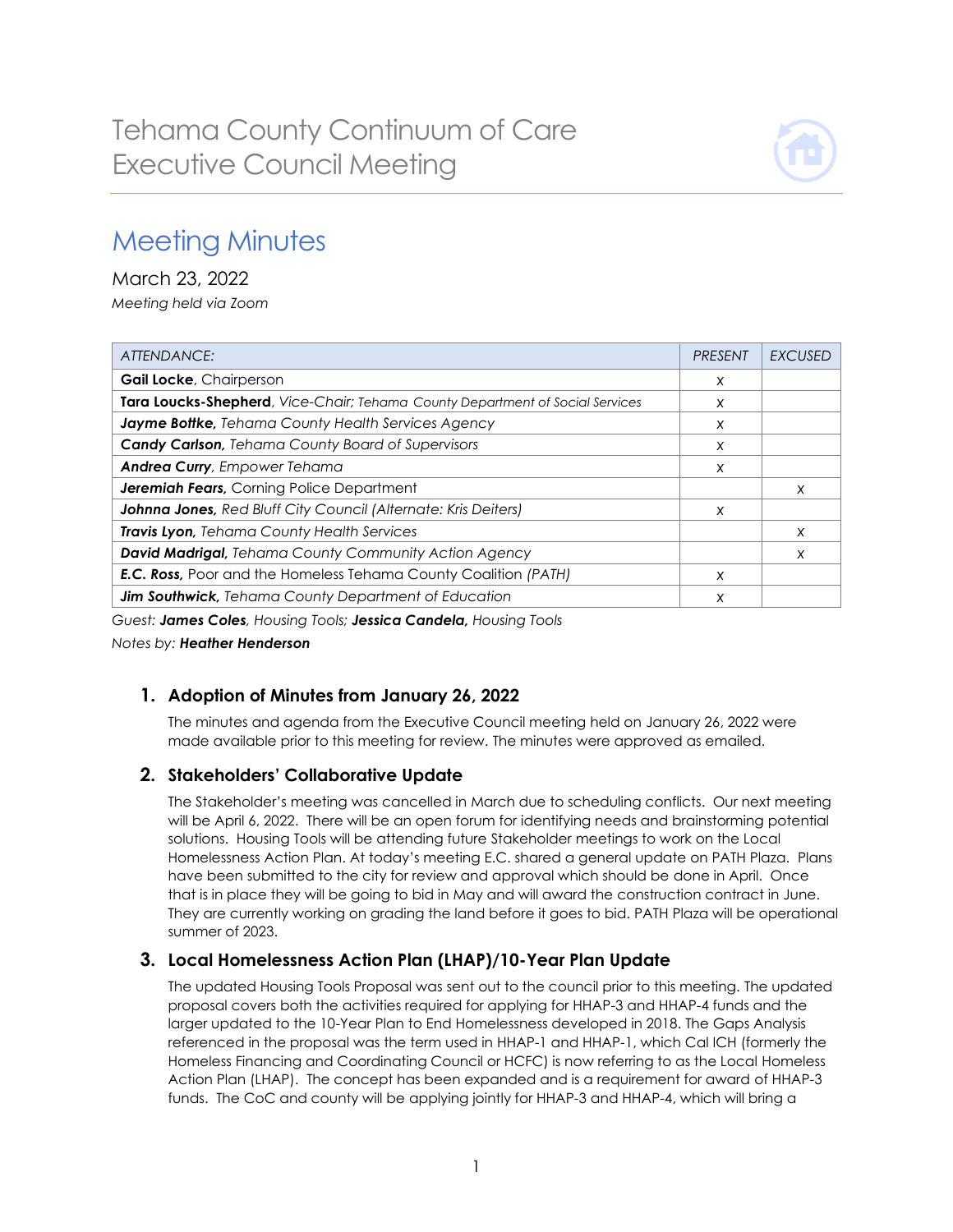combined total of over \$3 million to the community for addressing homelessness. Jess Candela and James Cole from Housing Tools are here today to answer any questions we have regarding the proposal. Per the scope of work, they will be reaching out to incorporate interviews with members of the Executive Council and Stakeholder's group to get feedback on where we want to go with this plan. They will also reach out to underrepresented groups to determine the gaps that need to be addressed. The short-term goal is to get the HHAP 3 application completed and submitted by the June 30, 2022 deadline, whereas the long term goal is a thoughtful year long process involving outreach to underserved populations and extensive solicitation of feedback from stakeholders. Jess from Housing Tools is striving to make this as collaborative as possible, so it becomes a community plan and reflective of our community wants. Before the council voted Andrea pointed out that the HHAP funding that is requiring the LHAP does include funds to cover this activity. The cost of this proposal has increased since it was last brought before the council and requires approval from the council today. The total cost includes development of both the LHAP and 10- Year Plan update, as well as the racial equity assessment features of both.

**ACTION:** Johnna moved to approve the updated proposal from Housing Tools and authorize use of HHAP-3 advanced funds to support the associated cost. Jim seconded the motion. The motion passed unanimously.

## **4. HMIS/CES Update**

A copy of the FY2021 System Performance Measure (SPM) Report serving those experiencing homelessness, was emailed out before this meeting. The SPM Report compares systemwide outcomes across two fiscal years. In this case, the SPM covers FY2019-20 an FY2020-21, so there are significant differences in the numbers of persons served due to the closing of Winter Shelter just prior to the start of the second fiscal year included on the report. Additionally, since Metric 3, which covers the change in the PIT count numbers, only includes the counts that we can officially submit to HUD, those numbers will look slightly different than those shared locally. Local numbers typically include the Sportsman's Lodge transitional project and persons surveyed in the county jail, but those locations are not eligible for the official HUD report. Metric 7b.1 does show a significant increase in the percentage of persons exiting projects who exited to permeant housing (from 25% to 47%) however, it's important to note that the over 4 times as many persons were exited overall in 2019-20, and many of those exits occurred when the Fairgrounds shelter closed.

The PIT count included who in our schools are homeless, which will be information Jim can supply to Jessica from Housing Tools. Next year Andrea will share the numbers from Olive Grove as it will show individuals exiting to the permanent supportive housing project, though it will not be an active section on the SPM report. James from Housing Tools was instrumental in working with the Housing Authority to get these projects up and running as Tennent based housing vouchers were available.

# **5. Capacity Building**

The Emergency Solutions Grant – Coronavirus (ESG-CV) update – HCD pushed out to CoC's the Duplication of Benefits Policies and Procedures. This will add an additional form to the packet that families need to complete and sign to declare they are not getting the same assistance from another program that they would receive from this program. Andrea used the suggested policy straight from HCD and will do the same for this form to be in compliance with the funding program.

**ACTION:** Jayme so moves that we accept this draft of the ESG-CV Duplication of Benefits Policy and Procedure. Johnna seconded the motion. The motion passed unanimously.

ESG-CV Awards and Expenditure Tracking – Additional funding was made available to CoCs through the ESG-CV program, and HCD specifically confirmed that operations of Homekey interim housing projects were eligible. After discussing the opportunity with PATH for the Sale Property transitional houses, we requested \$42,644 for use at that project as well as additional funds for HMIS and grant administration, for a total of \$116,835. The award of additional funds also allowed us to